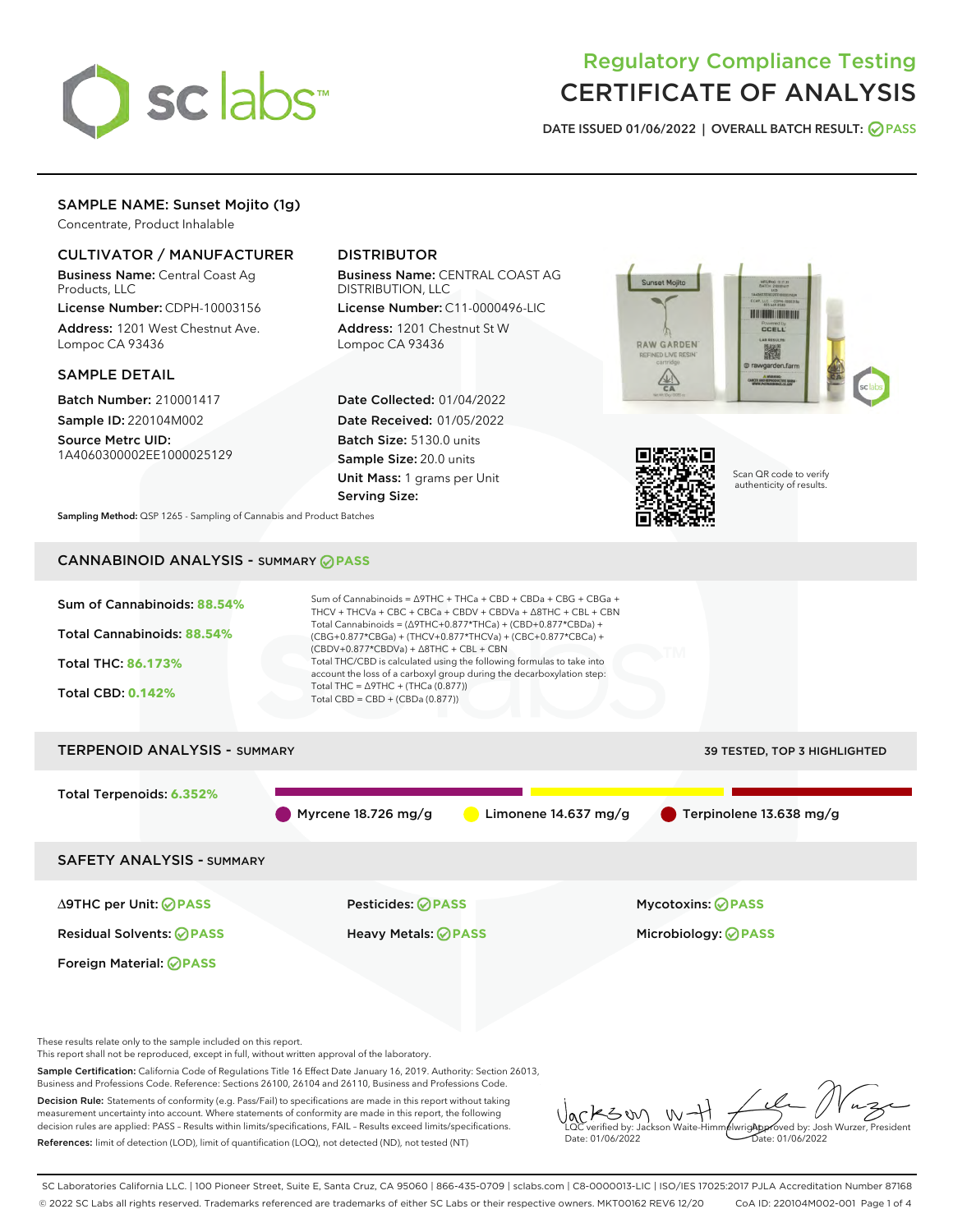



SUNSET MOJITO (1G) | DATE ISSUED 01/06/2022 | OVERALL BATCH RESULT: @ PASS

#### CANNABINOID TEST RESULTS - 01/05/2022 2 PASS

Tested by high-performance liquid chromatography with diode-array detection (HPLC-DAD). **Method:** QSP 1157 - Analysis of Cannabinoids by HPLC-DAD

#### TOTAL CANNABINOIDS: **88.54%**

Total Cannabinoids (Total THC) + (Total CBD) + (Total CBG) + (Total THCV) + (Total CBC) + (Total CBDV) + ∆8THC + CBL + CBN

TOTAL THC: **86.173%** Total THC (∆9THC+0.877\*THCa)

TOTAL CBD: **0.142%**

Total CBD (CBD+0.877\*CBDa)

TOTAL CBG: 1.67% Total CBG (CBG+0.877\*CBGa)

TOTAL THCV: 0.33% Total THCV (THCV+0.877\*THCVa)

TOTAL CBC: ND Total CBC (CBC+0.877\*CBCa)

TOTAL CBDV: ND Total CBDV (CBDV+0.877\*CBDVa)

| <b>COMPOUND</b>  | LOD/LOQ<br>(mg/g)          | <b>MEASUREMENT</b><br><b>UNCERTAINTY</b><br>(mg/g) | <b>RESULT</b><br>(mg/g) | <b>RESULT</b><br>(%) |
|------------------|----------------------------|----------------------------------------------------|-------------------------|----------------------|
| <b>A9THC</b>     | 0.06/0.26                  | ±29.644                                            | 861.73                  | 86.173               |
| <b>CBG</b>       | 0.06/0.19                  | ±0.658                                             | 16.70                   | 1.670                |
| <b>THCV</b>      | 0.1/0.2                    | ±0.16                                              | 3.3                     | 0.33                 |
| <b>CBD</b>       | 0.07/0.29                  | ±0.066                                             | 1.42                    | 0.142                |
| $\triangle$ 8THC | 0.1/0.4                    | ±0.10                                              | 1.2                     | 0.12                 |
| <b>CBN</b>       | 0.1 / 0.3                  | ±0.07                                              | 1.1                     | 0.11                 |
| <b>THCa</b>      | 0.05/0.14                  | N/A                                                | <b>ND</b>               | <b>ND</b>            |
| <b>THCVa</b>     | 0.07/0.20                  | N/A                                                | <b>ND</b>               | <b>ND</b>            |
| <b>CBDa</b>      | 0.02/0.19                  | N/A                                                | <b>ND</b>               | <b>ND</b>            |
| <b>CBDV</b>      | 0.04/0.15                  | N/A                                                | <b>ND</b>               | <b>ND</b>            |
| <b>CBDVa</b>     | 0.03/0.53                  | N/A                                                | <b>ND</b>               | <b>ND</b>            |
| <b>CBGa</b>      | 0.1 / 0.2                  | N/A                                                | <b>ND</b>               | <b>ND</b>            |
| <b>CBL</b>       | 0.06 / 0.24                | N/A                                                | <b>ND</b>               | <b>ND</b>            |
| <b>CBC</b>       | 0.2 / 0.5                  | N/A                                                | <b>ND</b>               | <b>ND</b>            |
| <b>CBCa</b>      | 0.07/0.28                  | N/A                                                | <b>ND</b>               | <b>ND</b>            |
|                  | <b>SUM OF CANNABINOIDS</b> |                                                    | 885.4 mg/g              | 88.54%               |

#### **UNIT MASS: 1 grams per Unit**

| ∆9THC per Unit                         | 1120 per-package limit | 861.73 mg/unit | <b>PASS</b> |
|----------------------------------------|------------------------|----------------|-------------|
| <b>Total THC per Unit</b>              |                        | 861.73 mg/unit |             |
| <b>CBD per Unit</b>                    |                        | $1.42$ mg/unit |             |
| <b>Total CBD per Unit</b>              |                        | $1.42$ mg/unit |             |
| <b>Sum of Cannabinoids</b><br>per Unit |                        | 885.4 mg/unit  |             |
| <b>Total Cannabinoids</b><br>per Unit  |                        | 885.4 mg/unit  |             |

| <b>COMPOUND</b>           | LOD/LOQ<br>(mg/g) | <b>MEASUREMENT</b><br><b>UNCERTAINTY</b><br>(mg/g) | <b>RESULT</b><br>(mg/g)                         | <b>RESULT</b><br>(%) |
|---------------------------|-------------------|----------------------------------------------------|-------------------------------------------------|----------------------|
| <b>Myrcene</b>            | 0.008 / 0.025     | ±0.2416                                            | 18.726                                          | 1.8726               |
| Limonene                  | 0.005 / 0.016     | ±0.2093                                            | 14.637                                          | 1.4637               |
| Terpinolene               | 0.008 / 0.026     | ±0.2796                                            | 13.638                                          | 1.3638               |
| $\beta$ Caryophyllene     | 0.004 / 0.012     | ±0.1663                                            | 4.672                                           | 0.4672               |
| $\beta$ Pinene            | 0.004 / 0.014     | ±0.0348                                            | 3.025                                           | 0.3025               |
| $\alpha$ Pinene           | 0.005 / 0.017     | ±0.0182                                            | 2.116                                           | 0.2116               |
| Linalool                  | 0.009 / 0.032     | ±0.0548                                            | 1.443                                           | 0.1443               |
| $\alpha$ Humulene         | 0.009/0.029       | ±0.0351                                            | 1.093                                           | 0.1093               |
| $\alpha$ Phellandrene     | 0.006 / 0.020     | ±0.0074                                            | 0.547                                           | 0.0547               |
| Fenchol                   | 0.010 / 0.034     | ±0.0194                                            | 0.502                                           | 0.0502               |
| Ocimene                   | 0.011 / 0.038     | ±0.0147                                            | 0.459                                           | 0.0459               |
| 3 Carene                  | 0.005 / 0.018     | ±0.0065                                            | 0.456                                           | 0.0456               |
| $\alpha$ Terpinene        | 0.005 / 0.017     | ±0.0064                                            | 0.429                                           | 0.0429               |
| Terpineol                 | 0.016 / 0.055     | ±0.0195                                            | 0.318                                           | 0.0318               |
| Camphene                  | 0.005 / 0.015     | ±0.0036                                            | 0.312                                           | 0.0312               |
| $\gamma$ Terpinene        | 0.006 / 0.018     | ±0.0050                                            | 0.290                                           | 0.0290               |
| trans- $\beta$ -Farnesene | 0.008 / 0.025     | ±0.0083                                            | 0.233                                           | 0.0233               |
| Nerolidol                 | 0.009 / 0.028     | ±0.0099                                            | 0.158                                           | 0.0158               |
| <b>Borneol</b>            | 0.005 / 0.016     | ±0.0033                                            | 0.078                                           | 0.0078               |
| Fenchone                  | 0.009 / 0.028     | ±0.0019                                            | 0.066                                           | 0.0066               |
| $\alpha$ Bisabolol        | 0.008 / 0.026     | ±0.0032                                            | 0.059                                           | 0.0059               |
| Caryophyllene<br>Oxide    | 0.010 / 0.033     | ±0.0023                                            | 0.051                                           | 0.0051               |
| p-Cymene                  | 0.005 / 0.016     | ±0.0013                                            | 0.050                                           | 0.0050               |
| Sabinene                  | 0.004 / 0.014     | ±0.0006                                            | 0.046                                           | 0.0046               |
| Eucalyptol                | 0.006 / 0.018     | ±0.0009                                            | 0.035                                           | 0.0035               |
| $\alpha$ Cedrene          | 0.005 / 0.016     | ±0.0010                                            | 0.033                                           | 0.0033               |
| Sabinene Hydrate          | 0.006 / 0.022     | ±0.0010                                            | 0.027                                           | 0.0027               |
| Citronellol               | 0.003 / 0.010     | ±0.0005                                            | 0.011                                           | 0.0011               |
| Geraniol                  | 0.002 / 0.007     | ±0.0004                                            | 0.010                                           | 0.0010               |
| Nerol                     | 0.003 / 0.011     | N/A                                                | $<$ LOQ                                         | $<$ LOQ              |
| Guaiol                    | 0.009 / 0.030     | N/A                                                | <loq< th=""><th><loq< th=""></loq<></th></loq<> | <loq< th=""></loq<>  |
| (-)-Isopulegol            | 0.005 / 0.016     | N/A                                                | ND                                              | ND                   |
| Camphor                   | 0.006 / 0.019     | N/A                                                | ND                                              | ND                   |
| Isoborneol                | 0.004 / 0.012     | N/A                                                | ND                                              | ND                   |
| Menthol                   | 0.008 / 0.025     | N/A                                                | ND                                              | ND                   |
| R-(+)-Pulegone            | 0.003 / 0.011     | N/A                                                | ND                                              | ND                   |
| <b>Geranyl Acetate</b>    | 0.004 / 0.014     | N/A                                                | ND                                              | ND                   |
| Valencene                 | 0.009 / 0.030     | N/A                                                | ND                                              | ND                   |
| Cedrol                    | 0.008 / 0.027     | N/A                                                | ND                                              | ND                   |
| <b>TOTAL TERPENOIDS</b>   |                   |                                                    | 63.520 mg/g                                     | 6.352%               |

SC Laboratories California LLC. | 100 Pioneer Street, Suite E, Santa Cruz, CA 95060 | 866-435-0709 | sclabs.com | C8-0000013-LIC | ISO/IES 17025:2017 PJLA Accreditation Number 87168 © 2022 SC Labs all rights reserved. Trademarks referenced are trademarks of either SC Labs or their respective owners. MKT00162 REV6 12/20 CoA ID: 220104M002-001 Page 2 of 4

## TERPENOID TEST RESULTS - 01/06/2022

Terpene analysis utilizing gas chromatography-flame ionization detection (GC-FID). **Method:** QSP 1192 - Analysis of Terpenoids by GC-FID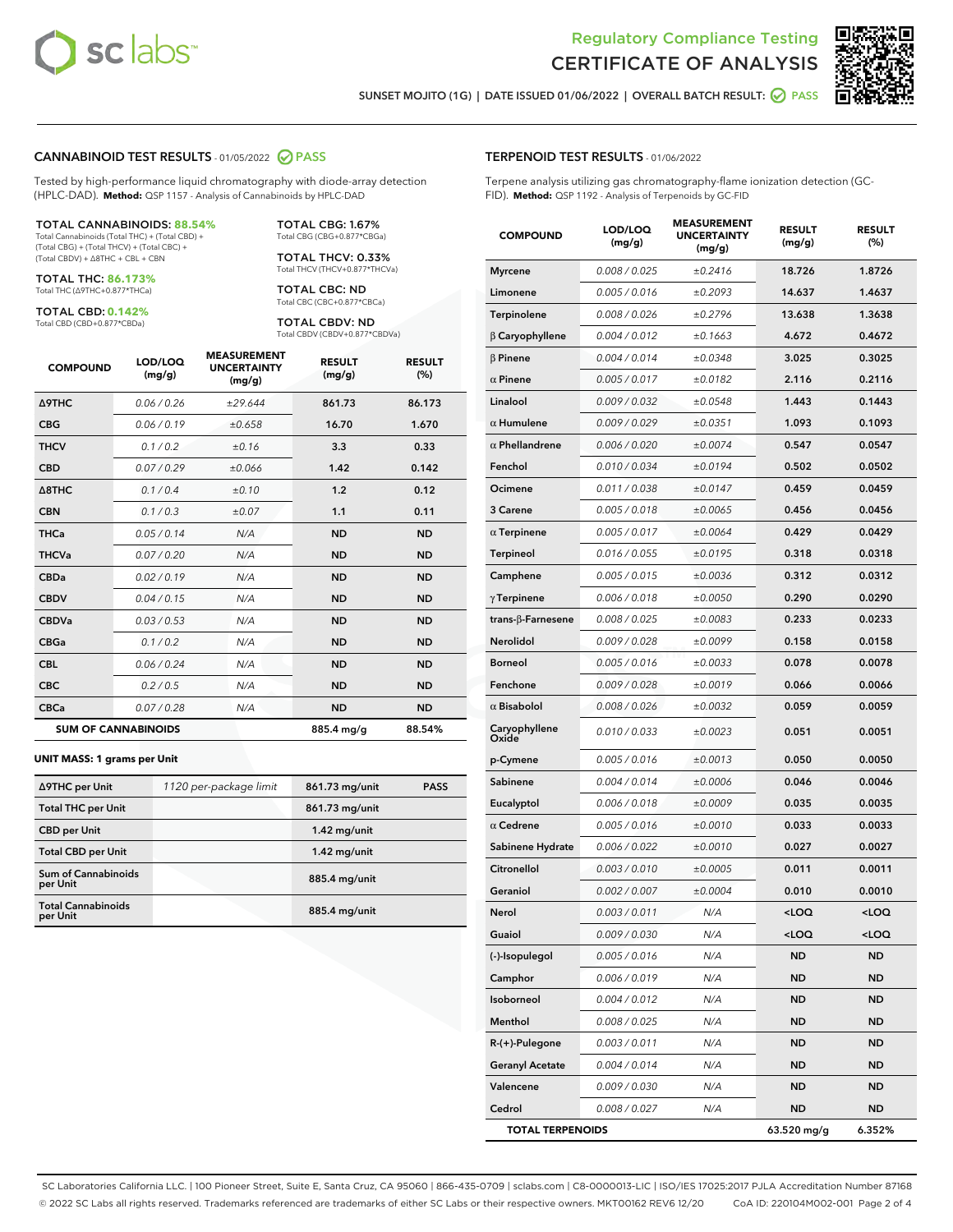



SUNSET MOJITO (1G) | DATE ISSUED 01/06/2022 | OVERALL BATCH RESULT:  $\bigcirc$  PASS

## CATEGORY 1 PESTICIDE TEST RESULTS - 01/06/2022 2 PASS

Pesticide and plant growth regulator analysis utilizing high-performance liquid chromatography-mass spectrometry (HPLC-MS) or gas chromatography-mass spectrometry (GC-MS). \*GC-MS utilized where indicated. **Method:** QSP 1212 - Analysis of Pesticides and Mycotoxins by LC-MS or QSP 1213 - Analysis of Pesticides by GC-MS

| <b>COMPOUND</b>             | LOD/LOQ<br>$(\mu g/g)$ | <b>ACTION</b><br><b>LIMIT</b><br>$(\mu g/g)$ | <b>MEASUREMENT</b><br><b>UNCERTAINTY</b><br>$(\mu g/g)$ | <b>RESULT</b><br>$(\mu g/g)$ | <b>RESULT</b> |
|-----------------------------|------------------------|----------------------------------------------|---------------------------------------------------------|------------------------------|---------------|
| Aldicarb                    | 0.03/0.08              | $>$ LOD                                      | N/A                                                     | <b>ND</b>                    | <b>PASS</b>   |
| Carbofuran                  | 0.02 / 0.05            | $\ge$ LOD                                    | N/A                                                     | <b>ND</b>                    | <b>PASS</b>   |
| Chlordane*                  | 0.03 / 0.08            | $\geq$ LOD                                   | N/A                                                     | <b>ND</b>                    | <b>PASS</b>   |
| Chlorfenapyr*               | 0.03/0.10              | $\ge$ LOD                                    | N/A                                                     | <b>ND</b>                    | <b>PASS</b>   |
| Chlorpyrifos                | 0.02 / 0.06            | $\ge$ LOD                                    | N/A                                                     | <b>ND</b>                    | <b>PASS</b>   |
| Coumaphos                   | 0.02 / 0.07            | $\ge$ LOD                                    | N/A                                                     | <b>ND</b>                    | <b>PASS</b>   |
| Daminozide                  | 0.02/0.07              | $>$ LOD                                      | N/A                                                     | <b>ND</b>                    | <b>PASS</b>   |
| <b>DDVP</b><br>(Dichlorvos) | 0.03/0.09              | $\ge$ LOD                                    | N/A                                                     | <b>ND</b>                    | <b>PASS</b>   |
| <b>Dimethoate</b>           | 0.03/0.08              | $\ge$ LOD                                    | N/A                                                     | <b>ND</b>                    | <b>PASS</b>   |
| Ethoprop(hos)               | 0.03/0.10              | $\ge$ LOD                                    | N/A                                                     | <b>ND</b>                    | <b>PASS</b>   |
| Etofenprox                  | 0.02 / 0.06            | $\ge$ LOD                                    | N/A                                                     | <b>ND</b>                    | <b>PASS</b>   |
| Fenoxycarb                  | 0.03/0.08              | $\ge$ LOD                                    | N/A                                                     | <b>ND</b>                    | <b>PASS</b>   |
| Fipronil                    | 0.03/0.08              | $\ge$ LOD                                    | N/A                                                     | <b>ND</b>                    | <b>PASS</b>   |
| Imazalil                    | 0.02 / 0.06            | $>$ LOD                                      | N/A                                                     | <b>ND</b>                    | <b>PASS</b>   |
| Methiocarb                  | 0.02 / 0.07            | $>$ LOD                                      | N/A                                                     | <b>ND</b>                    | <b>PASS</b>   |
| Methyl<br>parathion         | 0.03/0.10              | $>$ LOD                                      | N/A                                                     | <b>ND</b>                    | <b>PASS</b>   |
| <b>Mevinphos</b>            | 0.03/0.09              | $\ge$ LOD                                    | N/A                                                     | <b>ND</b>                    | <b>PASS</b>   |
| Paclobutrazol               | 0.02 / 0.05            | $>$ LOD                                      | N/A                                                     | <b>ND</b>                    | <b>PASS</b>   |
| Propoxur                    | 0.03/0.09              | $\ge$ LOD                                    | N/A                                                     | <b>ND</b>                    | <b>PASS</b>   |
| Spiroxamine                 | 0.03 / 0.08            | $\ge$ LOD                                    | N/A                                                     | <b>ND</b>                    | <b>PASS</b>   |
| Thiacloprid                 | 0.03/0.10              | $\ge$ LOD                                    | N/A                                                     | <b>ND</b>                    | <b>PASS</b>   |

#### CATEGORY 2 PESTICIDE TEST RESULTS - 01/06/2022 2 PASS

| <b>COMPOUND</b>          | LOD/LOO<br>$(\mu g/g)$ | <b>ACTION</b><br>LIMIT<br>$(\mu g/g)$ | <b>MEASUREMENT</b><br><b>UNCERTAINTY</b><br>$(\mu g/g)$ | <b>RESULT</b><br>$(\mu g/g)$ | <b>RESULT</b> |  |
|--------------------------|------------------------|---------------------------------------|---------------------------------------------------------|------------------------------|---------------|--|
| Abamectin                | 0.03/0.10              | 0.1                                   | N/A                                                     | <b>ND</b>                    | <b>PASS</b>   |  |
| Acephate                 | 0.02/0.07              | 0.1                                   | N/A                                                     | <b>ND</b>                    | <b>PASS</b>   |  |
| Acequinocyl              | 0.02/0.07              | 0.1                                   | N/A                                                     | <b>ND</b>                    | <b>PASS</b>   |  |
| Acetamiprid              | 0.02 / 0.05            | 0.1                                   | N/A                                                     | <b>ND</b>                    | <b>PASS</b>   |  |
| Azoxystrobin             | 0.02/0.07              | 0.1                                   | N/A                                                     | <b>ND</b>                    | <b>PASS</b>   |  |
| <b>Bifenazate</b>        | 0.01 / 0.04            | 0.1                                   | N/A                                                     | <b>ND</b>                    | <b>PASS</b>   |  |
| <b>Bifenthrin</b>        | 0.02/0.05              | 3                                     | N/A                                                     | <b>ND</b>                    | <b>PASS</b>   |  |
| <b>Boscalid</b>          | 0.03/0.09              | 0.1                                   | N/A                                                     | <b>ND</b>                    | <b>PASS</b>   |  |
| Captan                   | 0.19/0.57              | 0.7                                   | N/A                                                     | <b>ND</b>                    | <b>PASS</b>   |  |
| Carbaryl                 | 0.02/0.06              | 0.5                                   | N/A                                                     | <b>ND</b>                    | <b>PASS</b>   |  |
| Chlorantranilip-<br>role | 0.04/0.12              | 10                                    | N/A                                                     | <b>ND</b>                    | <b>PASS</b>   |  |
| Clofentezine             | 0.03/0.09              | 0.1                                   | N/A                                                     | <b>ND</b>                    | <b>PASS</b>   |  |

| <b>COMPOUND</b>               | LOD/LOQ<br>$(\mu g/g)$ | <b>ACTION</b><br>LIMIT<br>(µg/g) | <b>MEASUREMENT</b><br><b>UNCERTAINTY</b><br>(µg/g) | <b>RESULT</b><br>$(\mu g/g)$ | <b>RESULT</b> |
|-------------------------------|------------------------|----------------------------------|----------------------------------------------------|------------------------------|---------------|
| Cyfluthrin                    | 0.12 / 0.38            | $\overline{c}$                   | N/A                                                | <b>ND</b>                    | <b>PASS</b>   |
| Cypermethrin                  | 0.11 / 0.32            | 1                                | N/A                                                | <b>ND</b>                    | <b>PASS</b>   |
| Diazinon                      | 0.02 / 0.05            | 0.1                              | N/A                                                | <b>ND</b>                    | <b>PASS</b>   |
| Dimethomorph                  | 0.03 / 0.09            | $\overline{c}$                   | N/A                                                | <b>ND</b>                    | <b>PASS</b>   |
| Etoxazole                     | 0.02 / 0.06            | 0.1                              | N/A                                                | <b>ND</b>                    | <b>PASS</b>   |
| Fenhexamid                    | 0.03 / 0.09            | 0.1                              | N/A                                                | <b>ND</b>                    | <b>PASS</b>   |
| Fenpyroximate                 | 0.02 / 0.06            | 0.1                              | N/A                                                | <b>ND</b>                    | <b>PASS</b>   |
| Flonicamid                    | 0.03 / 0.10            | 0.1                              | N/A                                                | ND                           | <b>PASS</b>   |
| Fludioxonil                   | 0.03 / 0.10            | 0.1                              | N/A                                                | <b>ND</b>                    | <b>PASS</b>   |
| Hexythiazox                   | 0.02 / 0.07            | 0.1                              | N/A                                                | <b>ND</b>                    | <b>PASS</b>   |
| Imidacloprid                  | 0.04 / 0.11            | 5                                | N/A                                                | <b>ND</b>                    | <b>PASS</b>   |
| Kresoxim-methyl               | 0.02 / 0.07            | 0.1                              | N/A                                                | ND                           | <b>PASS</b>   |
| Malathion                     | 0.03 / 0.09            | 0.5                              | N/A                                                | <b>ND</b>                    | <b>PASS</b>   |
| Metalaxyl                     | 0.02 / 0.07            | $\overline{c}$                   | N/A                                                | <b>ND</b>                    | <b>PASS</b>   |
| Methomyl                      | 0.03 / 0.10            | $\mathcal{I}$                    | N/A                                                | <b>ND</b>                    | <b>PASS</b>   |
| Myclobutanil                  | 0.03/0.09              | 0.1                              | N/A                                                | <b>ND</b>                    | <b>PASS</b>   |
| Naled                         | 0.02 / 0.07            | 0.1                              | N/A                                                | <b>ND</b>                    | <b>PASS</b>   |
| Oxamyl                        | 0.04 / 0.11            | 0.5                              | N/A                                                | ND                           | <b>PASS</b>   |
| Pentachloronitro-<br>benzene* | 0.03 / 0.09            | 0.1                              | N/A                                                | <b>ND</b>                    | <b>PASS</b>   |
| Permethrin                    | 0.04 / 0.12            | 0.5                              | N/A                                                | <b>ND</b>                    | <b>PASS</b>   |
| Phosmet                       | 0.03 / 0.10            | 0.1                              | N/A                                                | <b>ND</b>                    | <b>PASS</b>   |
| Piperonylbu-<br>toxide        | 0.02 / 0.07            | 3                                | N/A                                                | <b>ND</b>                    | <b>PASS</b>   |
| Prallethrin                   | 0.03 / 0.08            | 0.1                              | N/A                                                | ND                           | <b>PASS</b>   |
| Propiconazole                 | 0.02 / 0.07            | 0.1                              | N/A                                                | <b>ND</b>                    | <b>PASS</b>   |
| Pyrethrins                    | 0.04 / 0.12            | 0.5                              | N/A                                                | <b>ND</b>                    | <b>PASS</b>   |
| Pyridaben                     | 0.02 / 0.07            | 0.1                              | N/A                                                | ND                           | PASS          |
| Spinetoram                    | 0.02 / 0.07            | 0.1                              | N/A                                                | <b>ND</b>                    | <b>PASS</b>   |
| Spinosad                      | 0.02 / 0.07            | 0.1                              | N/A                                                | ND                           | <b>PASS</b>   |
| Spiromesifen                  | 0.02 / 0.05            | 0.1                              | N/A                                                | <b>ND</b>                    | PASS          |
| Spirotetramat                 | 0.02 / 0.06            | 0.1                              | N/A                                                | ND                           | PASS          |
| Tebuconazole                  | 0.02 / 0.07            | 0.1                              | N/A                                                | <b>ND</b>                    | <b>PASS</b>   |
| Thiamethoxam                  | 0.03 / 0.10            | 5                                | N/A                                                | <b>ND</b>                    | <b>PASS</b>   |
| Trifloxystrobin               | 0.03 / 0.08            | 0.1                              | N/A                                                | <b>ND</b>                    | <b>PASS</b>   |

SC Laboratories California LLC. | 100 Pioneer Street, Suite E, Santa Cruz, CA 95060 | 866-435-0709 | sclabs.com | C8-0000013-LIC | ISO/IES 17025:2017 PJLA Accreditation Number 87168 © 2022 SC Labs all rights reserved. Trademarks referenced are trademarks of either SC Labs or their respective owners. MKT00162 REV6 12/20 CoA ID: 220104M002-001 Page 3 of 4